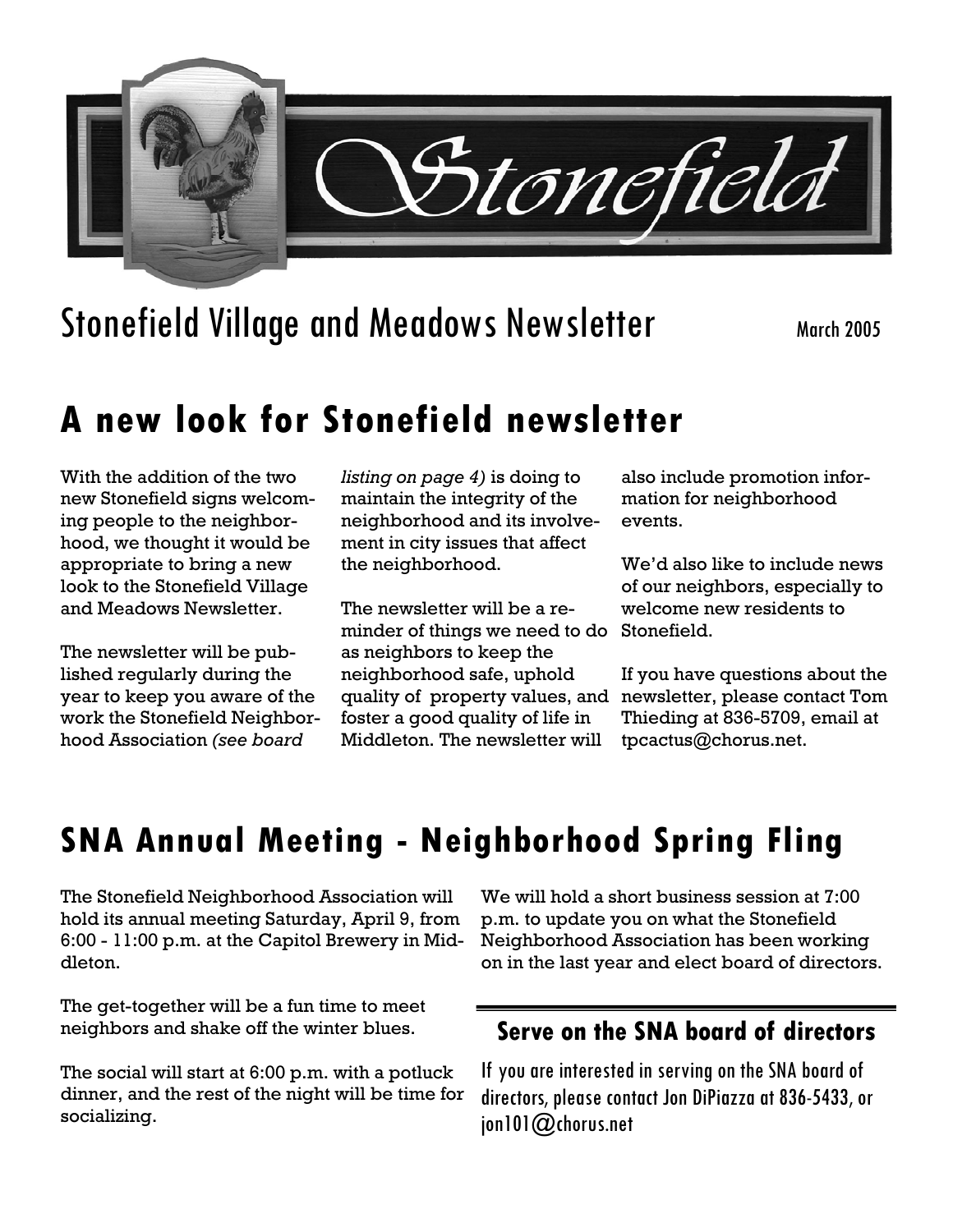

# **Stonefield neighborhood web site**

The Stonefield Neighborhood Association has a wonderful new web site: *www.stonefield.org*.

The site has the following features: A history and photos of Stonefield going back to 1968; a detailed map of the neighborhood; Covenants and guide; Event Calendar; and archives of newsletters.

Thanks to Jeffery Mattox for his work setting up and designing the web site.

### **www.stonefield.org**



# **Stonefield sign beautification teams needed**

The Stonefield Neighborhood Association would like to keep the area around the three signs materials needed for at the neighborhood entrances looking attractive and inviting.

We are seeking volunteers to form beautification teams to plant flowers and do regular clean-up. This could be a fun family project. It will only take a few hours throughout the year.

The Association will provide up Volunteers for those to \$80 per sign for flowers and beautification.

Mike Adler is the team leader for the sign on Stonefield Rd and Gammon Road.

Tom Thieding is the team leader for the sign on Woodgate and Park St.

beautification teams are needed.

A team leader and volunteers are needed for the sign on Stonefield Rd. and Old Middleton Rd.

To volunteer, contact Jon DiPiazza at 836-5433 or jon101 $@$ chorus.net

### **Stonefield News**

Drop us a line to include news about a community event neighbors should know about.

**Contact** Tom Thieding at 836-5709, or tpcactus $@$ chorus.net.

### **Stonefield e-Mail News**

To sign up to receive Stonefield e-Mail News of timely notices, please send your email address to: Stonefield@att.net

### **City Contacts**

**Alderperson**  Kurt Sonnentag 831-7580 district3@ci.middleton.wi.us

**City of Middleton website:**  www.ci.middleton.wi.us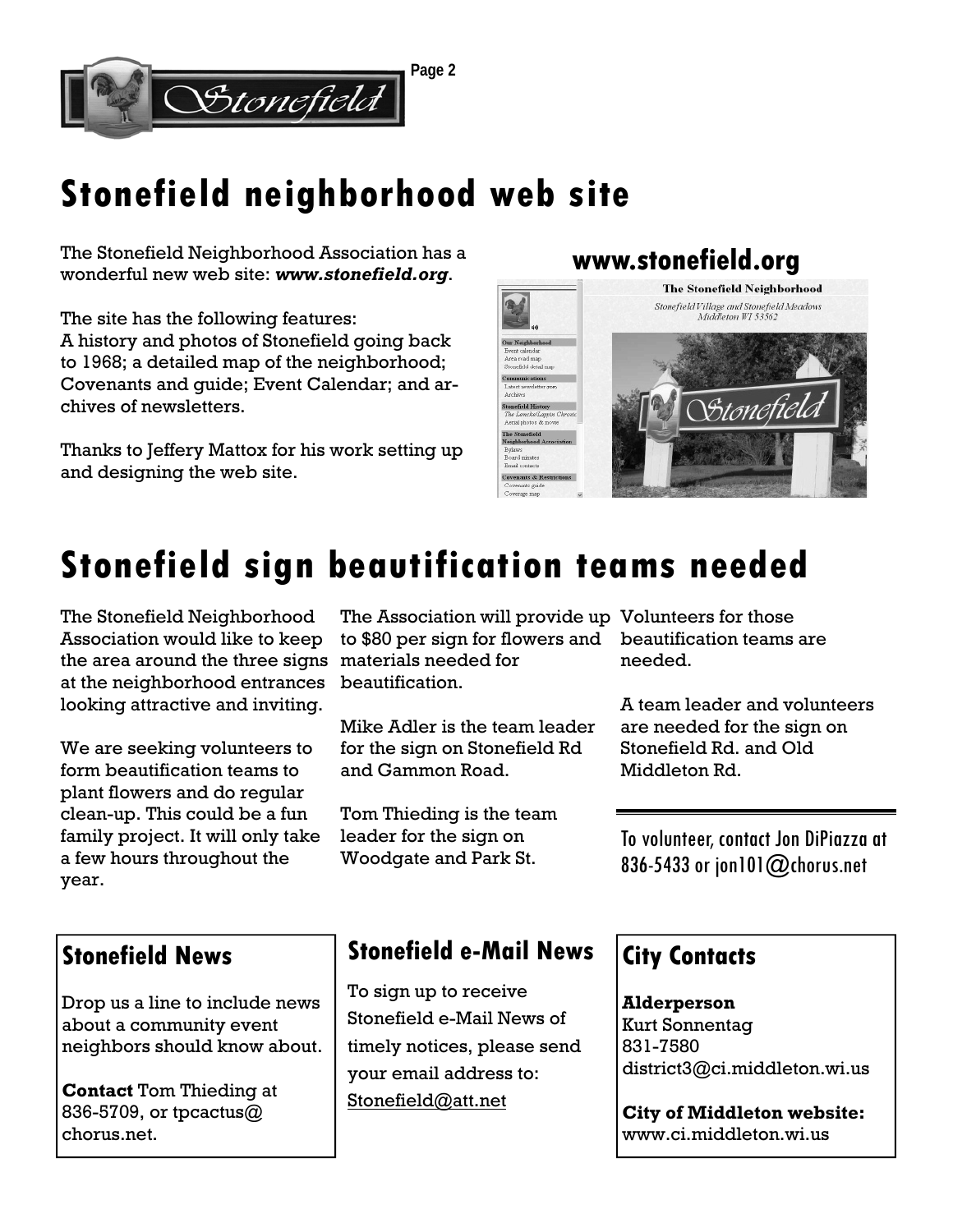

# **Ladies Night Out - Wine and Cheese Tasting**

A Ladies Night out will be held **Wednesday, March 30th from 6:30-8:30 p.m.**

The Stonefield Neighborhood is organizing a Ladies Night Out wine and cheese event on Wednesday, March 30th from 6:30-8:30 p.m. at The Wine Boutique. The theme of the evening is "Tricks and Trends."

We'll learn the inside scoop on purchasing and ordering wines while sipping specially chosen wines for the occasion. We'll also taste wonderful gourmet cheese pairings.

Come visit with old neighbors and meet new ones. What a relaxing way to meet friends and The Wine Boutique is on University Avenue behind learn more about wines and cheeses, and not to mention our teachers and schools, our neighborhood and city activities.

Everyone who attends will receive 15% OFF any wine purchase made that evening.

Reservations (for ordering purposes) are necessary. Space is limited. Please RSVP by Sunday, March 20th to Robin Sweet at 231-9966, or roisweet@aol.com.

The cost is just \$2/person. Feel free to pay in advance or pay that evening. Advance payments secure your seat. (Kindly leave money in a clearly marked envelope in Robin's newspaper box at 1411 Shady Oak Circle.

Chalmers Jewelers and before the laundry mat.

## **Welcome new neighbors!**

Every year a few neighbors choose to move out of Stonefield which makes way for newcomers. Annually, about 5 percent of Stonefield turns over, making opportunities for building new bonds with new folks.

When new neighbors move in, the Stonefield Welcoming Committee drops off a Welcoming Kit with maps and information about Middleton including Public Works Newsletters, Library information, and Chamber of Commerce Guides. We also issue a SNA directory, past newsletters,

covenants, tidbits about the neighborhood and generous offerings from our business neighbors in Middleton.

The Welcome Committee would like to thank last year's sponsors as well as show gratitude to the group of donors recently signed on for the next run.

#### **Thank You's for 2003-2004:**

-AutoColor Auto Paint Touch Up Specialists -Contours -High Point Swim Club

- -Papa Murphy's Pizza
- -Subway Sandwiches
- -Victor Allen's Coffee
- -Wireless Communications
- -Wolf Kubly Hardware

#### **Thank you's for 2004-2005:**

-AutoColor Auto Paint Touch Up Specialists -EmIan's European Bakery &

- Cafe
- -Grand China Restaurant
- -Great Clips Hair Care
- -High Point Swim Club
- -Nitty Gritty Restaurant
- -Subway Sandwiches
- -Wolf Kubly Hardware